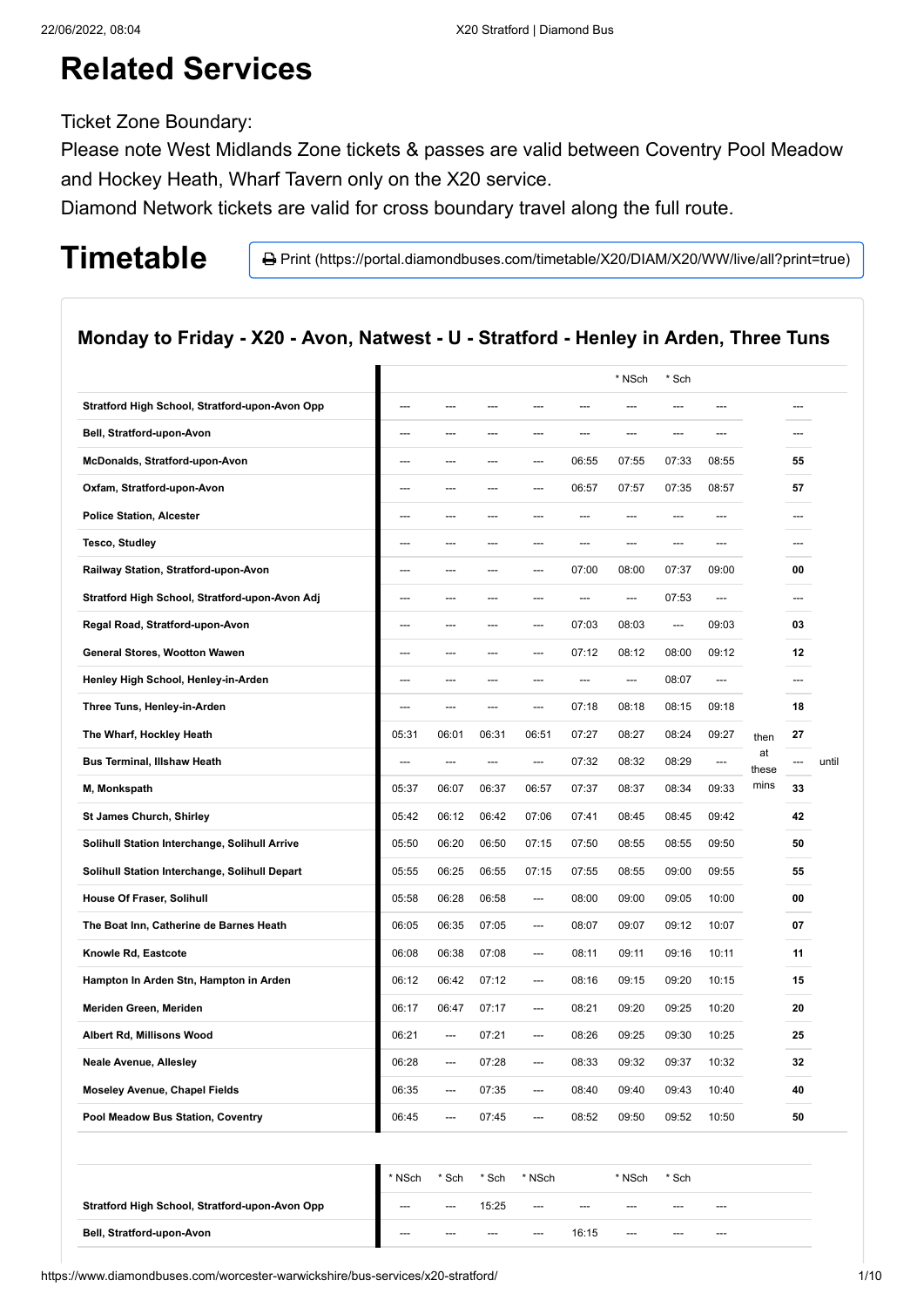### 22/06/2022, 08:04 X20 Stratford | Diamond Bus

| McDonalds, Stratford-upon-Avon                 | 14:55 | 14:55 | 15:35 | 15:35 | 16:25 | 17:05 | 16:55 | 17:55 |
|------------------------------------------------|-------|-------|-------|-------|-------|-------|-------|-------|
| Oxfam, Stratford-upon-Avon                     | 14:57 | 14:57 | 15:37 | 15:37 | 16:27 | 17:07 | 16:57 | 17:57 |
| <b>Police Station, Alcester</b>                | ---   | ---   | ---   | ---   | ---   | ---   | 17:23 | ---   |
| <b>Tesco, Studley</b>                          | ---   | ---   | ---   | ---   | ---   | ---   | 17:31 | ---   |
| Railway Station, Stratford-upon-Avon           | 15:00 | 15:00 | 15:40 | 15:40 | 16:30 | 17:10 | ---   | 18:00 |
| Stratford High School, Stratford-upon-Avon Adj | ---   | ---   | ---   | ---   | ---   | ---   | ---   | ---   |
| Regal Road, Stratford-upon-Avon                | 15:03 | 15:03 | 15:45 | 15:45 | 16:35 | 17:13 | ---   | 18:05 |
| General Stores, Wootton Wawen                  | 15:12 | 15:15 | 15:52 | 15:52 | 16:42 | 17:22 | ---   | 18:12 |
| Henley High School, Henley-in-Arden            | ---   | ---   | ---   | ---   | ---   | ---   | ---   | ---   |
| Three Tuns, Henley-in-Arden                    | 15:18 | 15:23 | 15:58 | 15:58 | 16:48 | 17:28 | 17:43 | 18:18 |
| The Wharf, Hockley Heath                       | 15:27 | 15:32 | 16:07 | 16:07 | 16:57 | 17:37 | 17:51 | 18:27 |
| <b>Bus Terminal, Illshaw Heath</b>             | ---   | 15:37 | 16:12 | 16:12 | 17:02 | 17:42 | 17:56 | ---   |
| M, Monkspath                                   | 15:33 | 15:42 | 16:17 | 16:17 | 17:07 | 17:47 | 18:01 | 18:33 |
| <b>St James Church, Shirley</b>                | 15:42 | 15:50 | 16:27 | 16:27 | 17:17 | 17:57 | 18:10 | 18:42 |
| Solihull Station Interchange, Solihull Arrive  | 15:50 | 15:58 | 16:37 | 16:37 | 17:25 | 18:07 | 18:18 | 18:50 |
| Solihull Station Interchange, Solihull Depart  | 15:55 | 16:00 | 16:45 | 16:45 | 17:35 | 18:20 | 18:20 | 18:50 |
| House Of Fraser, Solihull                      | 16:00 | 16:05 | 16:50 | 16:50 | 17:40 | 18:23 | 18:23 | ---   |
| The Boat Inn, Catherine de Barnes Heath        | 16:07 | 16:12 | 16:57 | 16:57 | 17:47 | 18:30 | 18:30 | ---   |
| Knowle Rd, Eastcote                            | 16:11 | 16:16 | 17:01 | 17:01 | 17:51 | 18:34 | 18:34 | ---   |
| Hampton In Arden Stn, Hampton in Arden         | 16:15 | 16:20 | 17:05 | 17:05 | 17:55 | 18:38 | 18:38 | ---   |
| Meriden Green, Meriden                         | 16:20 | 16:25 | 17:10 | 17:10 | 18:00 | 18:43 | 18:43 | ---   |
| Albert Rd, Millisons Wood                      | 16:25 | 16:30 | 17:15 | 17:15 | 18:05 | 18:48 | 18:48 | ---   |
| <b>Neale Avenue, Allesley</b>                  | 16:32 | 16:37 | 17:22 | 17:22 | 18:12 | 18:55 | 18:55 | ---   |
| <b>Moseley Avenue, Chapel Fields</b>           | 16:40 | 16:43 | 17:30 | 17:30 | 18:20 | 19:03 | 19:03 | ---   |
| Pool Meadow Bus Station, Coventry              | 16:50 | 16:53 | 17:40 | 17:40 | 18:30 | 19:13 | 19:13 | ---   |

NSch - Non Schooldays Only

Sch - Schooldays Only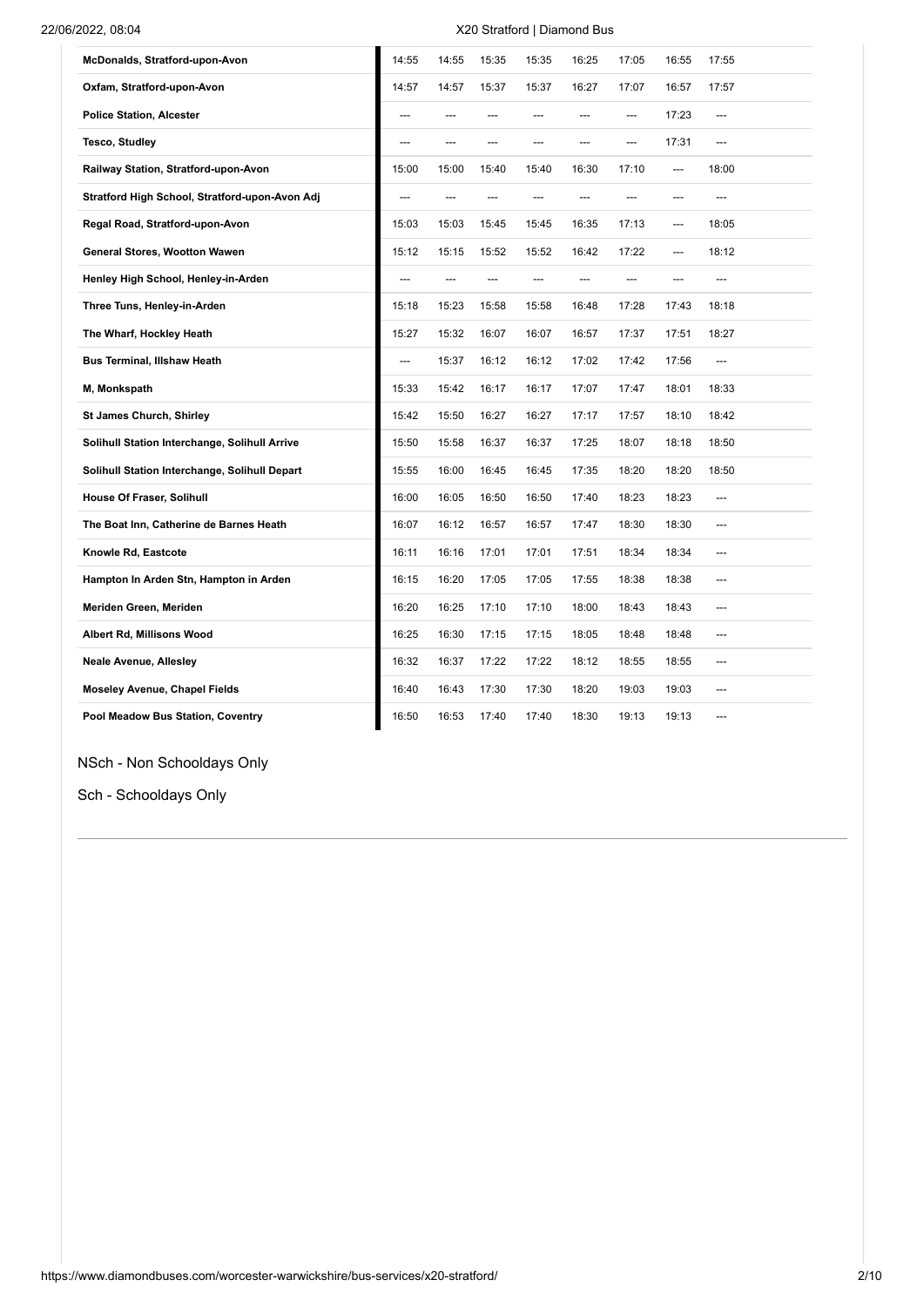## **Monday to Friday - X20 - Henley in Arden, Three Tuns - Stratford-U-Avon, Natwest**

|       |       |       |       |       |       |       |       |       |       |       | * NSch |
|-------|-------|-------|-------|-------|-------|-------|-------|-------|-------|-------|--------|
|       |       |       | 06:55 | ---   | 07:55 | 08:55 | 09:55 | 10:55 | 11:55 | 12:55 | 13:55  |
|       |       |       | 07:03 | ---   | 08:03 | 09:03 | 10:03 | 11:03 | 12:03 | 13:03 | 14:03  |
|       |       | ---   | 07:09 | ---   | 08:09 | 09:09 | 10:09 | 11:09 | 12:09 | 13:09 | 14:09  |
|       |       |       | 07:16 | ---   | 08:17 | 09:15 | 10:15 | 11:15 | 12:15 | 13:15 | 14:15  |
|       |       | 06:52 | 07:21 | ---   | 08:22 | 09:19 | 10:19 | 11:19 | 12:19 | 13:19 | 14:19  |
|       |       | 06:57 | 07:26 | ---   | 08:27 | 09:24 | 10:24 | 11:24 | 12:24 | 13:24 | 14:24  |
|       |       | 07:01 | 07:30 | ---   | 08:31 | 09:28 | 10:28 | 11:28 | 12:28 | 13:28 | 14:28  |
| ---   |       | 07:05 | 07:31 | ---   | 08:35 | 09:32 | 10:32 | 11:32 | 12:32 | 13:32 | 14:32  |
|       |       | 07:15 | 07:45 | ---   | 08:49 | 09:42 | 10:42 | 11:42 | 12:42 | 13:42 | 14:42  |
| ---   |       | 07:18 | 07:48 | ---   | 08:52 | 09:45 | 10:45 | 11:45 | 12:45 | 13:45 | 14:45  |
| ---   | ---   | 07:20 | 07:48 | ---   | 08:55 | 09:50 | 10:50 | 11:50 | 12:50 | 13:50 | 14:50  |
| ---   |       | 07:29 | ---   | ---   | 09:03 | 09:58 | 10:58 | 11:58 | 12:58 | 13:58 | 14:58  |
| ---   | ---   | 07:39 | ---   |       | 09:13 | 10:08 | 11:08 | 12:08 | 13:08 | 14:08 | 15:08  |
|       |       | 07:44 | ---   |       |       |       |       |       |       |       |        |
|       |       | 07:52 | ---   |       | 09:20 | 10:15 | 11:15 | 12:15 | 13:15 | 14:15 | 15:15  |
| 05:51 | 06:32 | 08:00 | ---   | 07:09 | 09:29 | 10:24 | 11:24 | 12:24 | 13:24 | 14:24 | 15:24  |
|       |       |       | ---   |       |       |       |       |       |       |       |        |
| 05:56 | 06:37 | 08:05 | ---   | 07:12 | 09:34 | 10:29 | 11:29 | 12:29 | 13:29 | 14:29 | 15:29  |
| 06:05 | 06:46 | 08:13 | ---   |       | 09:46 | 10:41 | 11:41 | 12:41 | 13:41 | 14:41 | 15:41  |
| 06:08 | 06:49 | 08:26 | ---   | ---   | 09:50 | 10:45 | 11:45 | 12:45 | 13:45 | 14:45 | 15:45  |
|       | ---   | 08:30 | ---   |       |       |       |       |       |       |       |        |
|       | ---   | 08:40 | ---   |       |       |       |       |       |       |       |        |
| 06:12 | 06:52 | 08:45 | ---   | 07:40 | 09:55 | 10:50 | 11:50 | 12:50 | 13:50 | 14:50 | 15:50  |
|       |       |       |       |       | 09:58 |       |       |       | ---   | 14:53 | 15:53  |
|       |       |       |       |       |       |       |       |       |       |       |        |

|                                               | Sch   |       |                     |       |       |       |
|-----------------------------------------------|-------|-------|---------------------|-------|-------|-------|
| Pool Meadow Bus Station, Coventry             | 13:55 | 14:55 | 15:55               | 16:55 | 17:45 | 18:45 |
| <b>Moseley Avenue, Chapel Fields</b>          | 14:03 | 15:03 | 16:03               | 17:05 | 17:55 | 18:55 |
| <b>Neale Avenue, Allesley</b>                 | 14:09 | 15:09 | 16:09               | 17:11 | 18:00 | 19:00 |
| Albert Rd, Millisons Wood                     | 14:15 | 15:15 | 16:15               | 17:17 | 18:06 | 19:06 |
| Meriden Green, Meriden                        | 14:19 | 15:19 | 16:19               | 17:22 | 18:10 | 19:10 |
| Hampton In Arden Stn, Hampton in Arden        | 14:24 | 15:24 | 16:24 17:27         |       | 18:15 | 19:15 |
| Knowle Rd, Eastcote                           | 14:28 | 15:28 | 16:28               | 17:31 | 18:18 | 19:18 |
| The Boat Inn, Catherine de Barnes Heath       | 14:32 |       | 15:32  16:32  17:35 |       | 18:22 | 19:22 |
| <b>Station Rd, Solihull</b>                   | 14:42 |       | 15:42  16:42  17:49 |       | 18:31 | 19:31 |
| Solihull Station Interchange, Solihull Arrive | 14:45 | 15:45 | 16:45               | 17:52 | 18:34 | 19:34 |
| Solihull Station Interchange, Solihull Depart | 14:50 | 15:50 | 16:50               | 17:55 | 18:35 | 19:35 |
| Longmore Rd, Shirley                          | 14:58 | 15:58 | 16:58               | 18:03 | 18:41 | 19:41 |
| M, Monkspath                                  | 15:08 | 16:08 | 17:08               | 18:08 | 18:48 | 19:48 |
| <b>Bus Terminal, Illshaw Heath</b>            |       | 16:13 | 17:13               | 18:13 |       |       |
| The Wharf, Hockley Heath                      | 15:15 | 16:19 | 17:19               | 18:19 | 18:54 | 19:54 |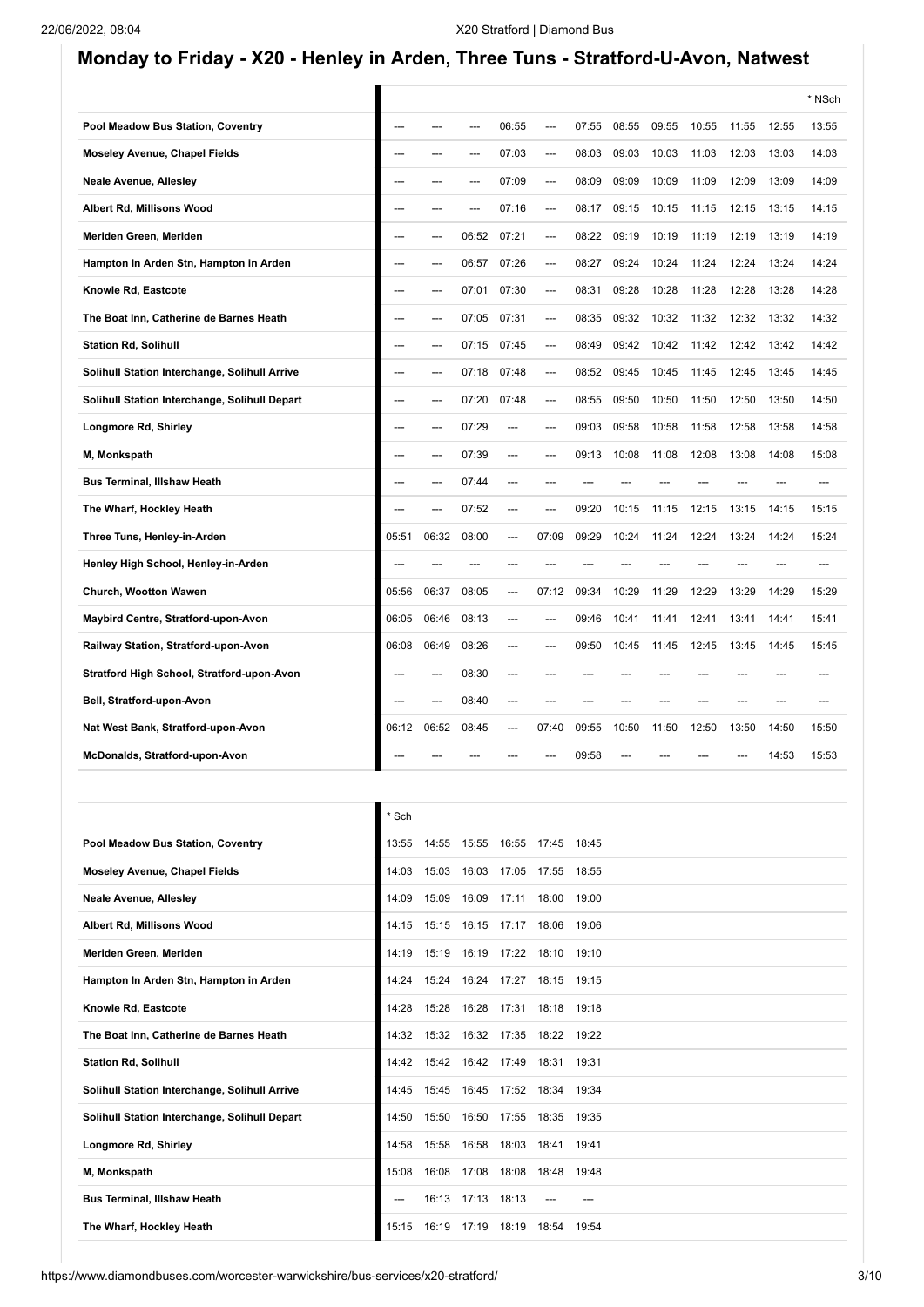### 22/06/2022, 08:04 X20 Stratford | Diamond Bus

| Three Tuns, Henley-in-Arden                | 15:24 | 16:29 | 17:29 | 18:29 |     |  |
|--------------------------------------------|-------|-------|-------|-------|-----|--|
| Henley High School, Henley-in-Arden        | 15:28 |       |       |       |     |  |
| <b>Church, Wootton Wawen</b>               | 15:36 | 16:33 | 17:33 | 18:33 | --- |  |
| Maybird Centre, Stratford-upon-Avon        | $---$ | 16:45 | 17:45 | 18:45 | --- |  |
| Railway Station, Stratford-upon-Avon       | 16:04 | 16:50 | 17:49 | 18:49 | --- |  |
| Stratford High School, Stratford-upon-Avon | 15:49 |       |       |       |     |  |
| Bell, Stratford-upon-Avon                  |       |       |       |       |     |  |
| Nat West Bank, Stratford-upon-Avon         | 16:08 | 16:55 | 17:53 | 18:53 | --- |  |
| McDonalds, Stratford-upon-Avon             |       |       |       |       |     |  |

NSch - Non Schooldays Only

Sch - Schooldays Only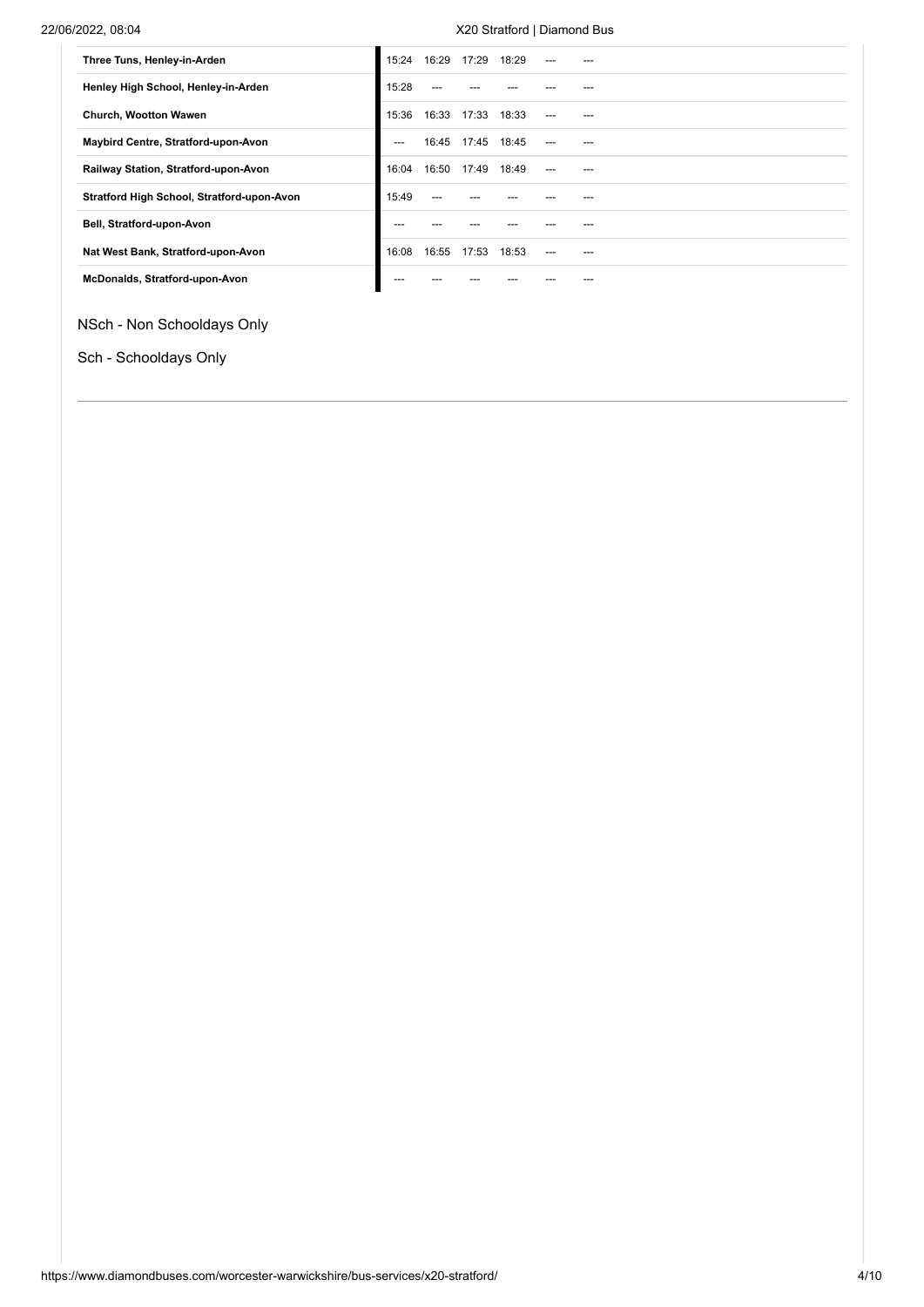## **Saturday - X20 - Avon, Natwest - U - Stratford - Henley in Arden, Three Tuns**

T

Ī

| McDonalds, Stratford-upon-Avon                | ---   |       |       | ---   | 07:55 | 08:55 |             | 55  |       | 14:55 |
|-----------------------------------------------|-------|-------|-------|-------|-------|-------|-------------|-----|-------|-------|
| Oxfam, Stratford-upon-Avon                    | ---   |       | ---   | ---   | 07:57 | 08:57 |             | 57  |       | 14:57 |
| Railway Station, Stratford-upon-Avon          | ---   | ---   | ---   | ---   | 08:00 | 09:00 |             | 00  |       | 15:00 |
| Regal Road, Stratford-upon-Avon               | ---   | ---   | ---   | ---   | 08:03 | 09:03 |             | 03  |       | 15:03 |
| General Stores, Wootton Wawen                 | ---   |       | ---   | ---   | 08:12 | 09:12 |             | 12  |       | 15:12 |
| Three Tuns, Henley-in-Arden                   | ---   |       | ---   | ---   | 08:18 | 09:18 |             | 18  |       | 15:18 |
| The Wharf, Hockley Heath                      | 05:56 | 06:31 | 06:51 | 07:31 | 08:27 | 09:27 |             | 27  |       | 15:27 |
| <b>Bus Terminal, Illshaw Heath</b>            | ---   | ---   | ---   | ---   | 08:32 | ---   |             | --- |       | ---   |
| M, Monkspath                                  | 06:02 | 06:37 | 06:57 | 07:37 | 08:37 | 09:33 |             | 33  |       | 15:33 |
| <b>St James Church, Shirley</b>               | 06:07 | 06:42 | 07:06 | 07:41 | 08:45 | 09:42 | then        | 42  |       | 15:42 |
| Solihull Station Interchange, Solihull Arrive | 06:15 | 06:50 | 07:15 | 07:50 | 08:55 | 09:50 | at<br>these | 50  | until | 15:50 |
| Solihull Station Interchange, Solihull Depart | 06:15 | 06:55 | 07:15 | 07:55 | 08:55 | 09:55 | mins        | 55  |       | 15:55 |
| House Of Fraser, Solihull                     | ---   | 06:58 | ---   | 08:00 | 09:00 | 10:00 |             | 00  |       | 16:00 |
| The Boat Inn, Catherine de Barnes Heath       | ---   | 07:05 | ---   | 08:07 | 09:07 | 10:07 |             | 07  |       | 16:07 |
| Knowle Rd, Eastcote                           | ---   | 07:08 | ---   | 08:11 | 09:11 | 10:11 |             | 11  |       | 16:11 |
| Hampton In Arden Stn, Hampton in Arden        | ---   | 07:12 | ---   | 08:15 | 09:15 | 10:15 |             | 15  |       | 16:15 |
| Meriden Green, Meriden                        | ---   | 07:17 | ---   | 08:20 | 09:20 | 10:20 |             | 20  |       | 16:20 |
| Albert Rd, Millisons Wood                     | ---   | 07:21 | ---   | 08:25 | 09:25 | 10:25 |             | 25  |       | 16:25 |
| <b>Neale Avenue, Allesley</b>                 | ---   | 07:28 | ---   | 08:32 | 09:32 | 10:32 |             | 32  |       | 16:32 |
| Moseley Avenue, Chapel Fields                 | ---   | 07:35 | ---   | 08:39 | 09:40 | 10:40 |             | 40  |       | 16:40 |
| Pool Meadow Bus Station, Coventry             | ---   | 07:47 | ---   | 08:50 | 09:50 | 10:50 |             | 50  |       | 16:50 |

| McDonalds, Stratford-upon-Avon                | 15:35 | 16:25 | 17:05 | 17:55 |
|-----------------------------------------------|-------|-------|-------|-------|
| Oxfam, Stratford-upon-Avon                    | 15:37 | 16:27 | 17:07 | 17:57 |
| Railway Station, Stratford-upon-Avon          | 15:40 | 16:30 | 17:10 | 18:00 |
| Regal Road, Stratford-upon-Avon               | 15:45 | 16:35 | 17:13 | 18:05 |
| General Stores, Wootton Wawen                 | 15:52 | 16:42 | 17:22 | 18:12 |
| Three Tuns, Henley-in-Arden                   | 15:58 | 16:48 | 17:28 | 18:18 |
| The Wharf, Hockley Heath                      | 16:07 | 16:57 | 17:37 | 18:27 |
| <b>Bus Terminal, Illshaw Heath</b>            | 16:12 | 17:02 | 17:42 | ---   |
| M, Monkspath                                  | 16:17 | 17:07 | 17:47 | 18:33 |
| <b>St James Church, Shirley</b>               | 16:27 | 17:17 | 17:57 | 18:42 |
| Solihull Station Interchange, Solihull Arrive | 16:37 | 17:25 | 18:07 | 18:50 |
| Solihull Station Interchange, Solihull Depart | 16:45 | 17:35 | 18:20 | 18:50 |
| House Of Fraser, Solihull                     | 16:50 | 17:40 | 18:23 | $---$ |
| The Boat Inn, Catherine de Barnes Heath       | 16:57 | 17:47 | 18:30 | ---   |
| Knowle Rd, Eastcote                           | 17:01 | 17:51 | 18:34 | ---   |
| Hampton In Arden Stn, Hampton in Arden        | 17:05 | 17:55 | 18:38 | ---   |
| Meriden Green, Meriden                        | 17:10 | 18:00 | 18:43 | $---$ |
| Albert Rd, Millisons Wood                     | 17:15 | 18:05 | 18:48 | ---   |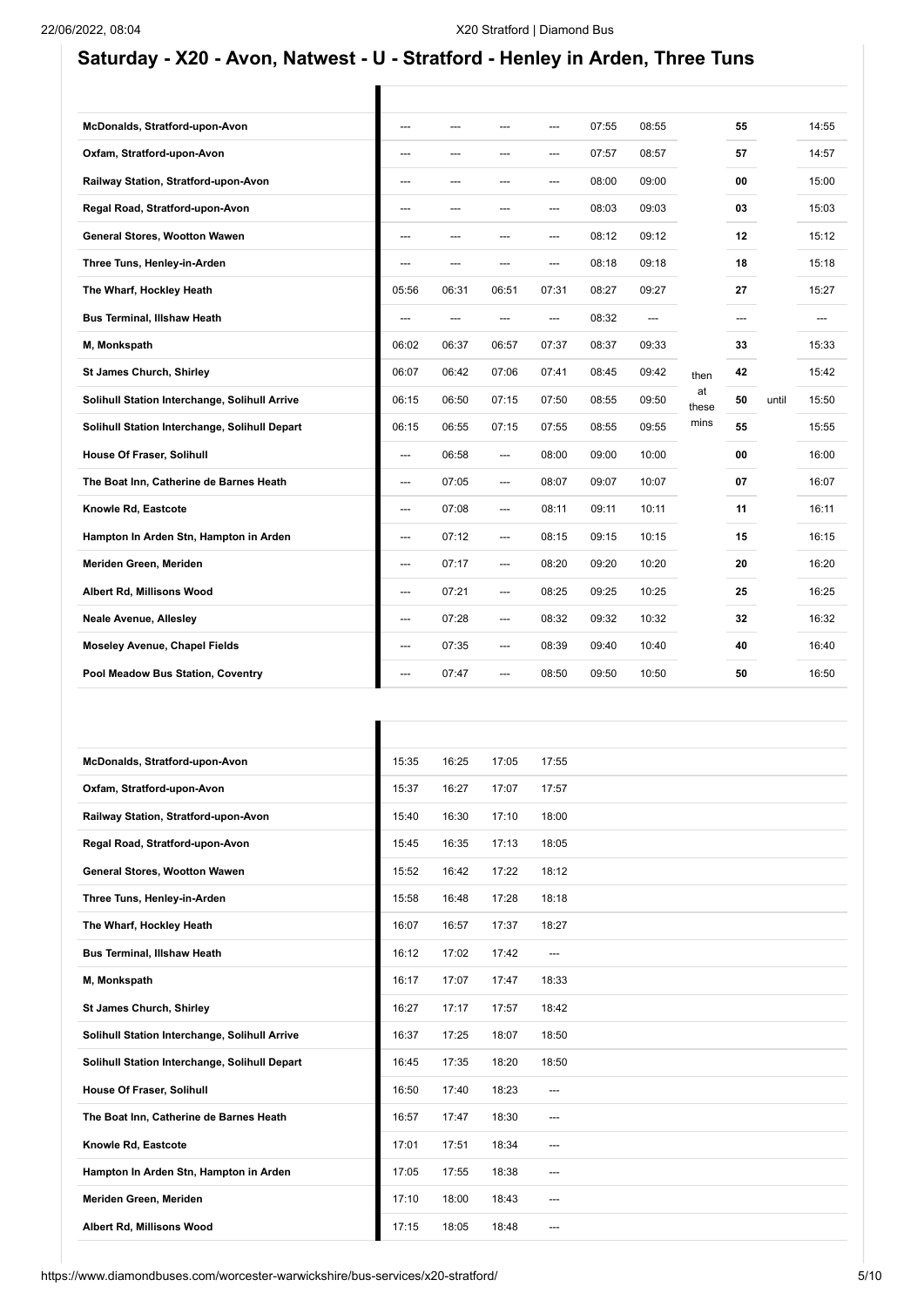### 22/06/2022, 08:04 X20 Stratford | Diamond Bus

| <b>Neale Avenue, Allesley</b>        | 17:22 | 18:12 | 18:55 | --- |
|--------------------------------------|-------|-------|-------|-----|
| <b>Moseley Avenue, Chapel Fields</b> | 17:30 | 18:20 | 19:03 | --- |
| Pool Meadow Bus Station, Coventry    | 17:40 | 18:30 | 19:13 | --- |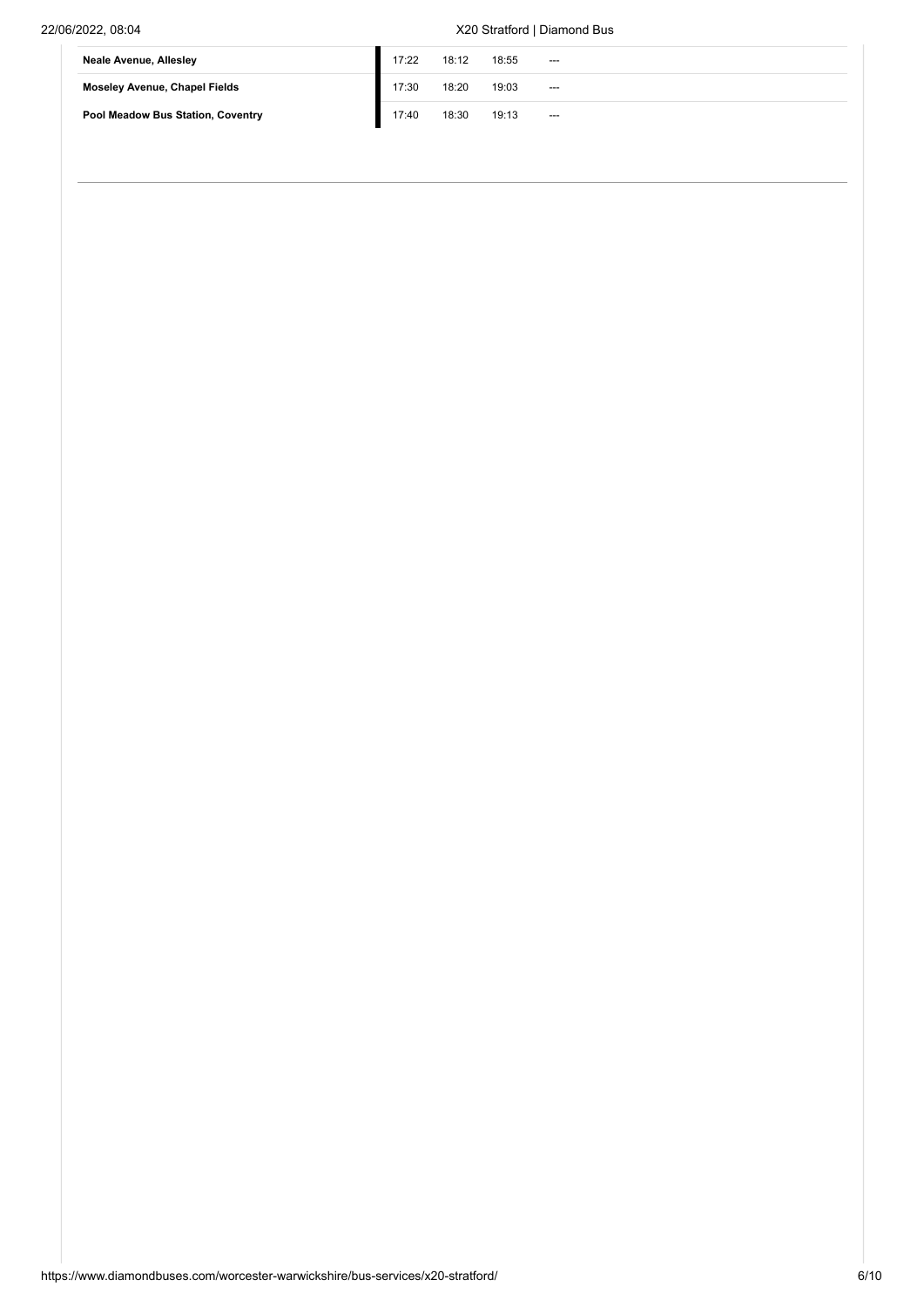## **Saturday - X20 - Henley in Arden, Three Tuns - Stratford-U-Avon, Natwest**

T

Ī

| ---   | 07:55 | 08:55 | 09:55 | 10:55 | 11:55 | 12:55 | 13:55 | 14:55 | 15:55 | 16:55 | 17:45 |
|-------|-------|-------|-------|-------|-------|-------|-------|-------|-------|-------|-------|
| ---   | 08:03 | 09:03 | 10:03 | 11:03 | 12:03 | 13:03 | 14:03 | 15:03 | 16:03 | 17:03 | 17:55 |
| ---   | 08:09 | 09:09 | 10:09 | 11:09 | 12:09 | 13:09 | 14:09 | 15:09 | 16:09 | 17:09 | 18:00 |
| ---   | 08:15 | 09:15 | 10:15 | 11:15 | 12:15 | 13:15 | 14:15 | 15:15 | 16:15 | 17:15 | 18:06 |
| ---   | 08:19 | 09:19 | 10:19 | 11:19 | 12:19 | 13:19 | 14:19 | 15:19 | 16:19 | 17:19 | 18:10 |
| ---   | 08:24 | 09:24 | 10:24 | 11:24 | 12:24 | 13:24 | 14:24 | 15:24 | 16:24 | 17:24 | 18:15 |
| ---   | 08:28 | 09:28 | 10:28 | 11:28 | 12:28 | 13:28 | 14:28 | 15:28 | 16:28 | 17:28 | 18:18 |
| ---   | 08:32 | 09:32 | 10:32 | 11:32 | 12:32 | 13:32 | 14:32 | 15:32 | 16:32 | 17:32 | 18:22 |
| ---   | 08:42 | 09:42 | 10:42 | 11:42 | 12:42 | 13:42 | 14:42 | 15:42 | 16:42 | 17:42 | 18:31 |
| ---   | 08:45 | 09:45 | 10:45 | 11:45 | 12:45 | 13:45 | 14:45 | 15:45 | 16:45 | 17:45 | 18:34 |
| ---   | 08:50 | 09:50 | 10:50 | 11:50 | 12:50 | 13:50 | 14:50 | 15:50 | 16:50 | 17:50 | 18:35 |
| ---   | 08:58 | 09:58 | 10:58 | 11:58 | 12:58 | 13:58 | 14:58 | 15:58 | 16:58 | 17:58 | 18:41 |
| ---   | 09:08 | 10:08 | 11:08 | 12:08 | 13:08 | 14:08 | 15:08 | 16:08 | 17:08 | 18:08 | 18:48 |
| ---   | 09:15 | 10:15 | 11:15 | 12:15 | 13:15 | 14:15 | 15:15 | 16:15 | 17:15 | 18:15 | 18:54 |
| 08:24 | 09:24 | 10:24 | 11:24 | 12:24 | 13:24 | 14:24 | 15:24 | 16:24 | 17:24 | 18:24 | ---   |
| 08:29 | 09:29 | 10:29 | 11:29 | 12:29 | 13:29 | 14:29 | 15:29 | 16:29 | 17:29 | 18:29 | ---   |
| 08:41 | 09:41 | 10:41 | 11:41 | 12:41 | 13:41 | 14:41 | 15:41 | 16:41 | 17:41 | 18:41 |       |
| 08:45 | 09:45 | 10:42 | 11:45 | 12:45 | 13:45 | 14:45 | 15:45 | 16:45 | 17:45 | 18:45 |       |
| 08:50 | 09:50 | 10:45 | 11:50 | 12:50 | 13:50 | 14:50 | 15:50 | 16:50 | 17:49 | 18:49 |       |
| ---   | 09:53 |       |       |       |       | 14:53 | 15:53 |       |       |       |       |
|       |       |       |       |       |       |       |       |       |       |       |       |

| Pool Meadow Bus Station, Coventry             | 18:45 |
|-----------------------------------------------|-------|
| Moseley Avenue, Chapel Fields                 | 18:55 |
| <b>Neale Avenue, Allesley</b>                 | 19:00 |
| Albert Rd, Millisons Wood                     | 19:06 |
| Meriden Green, Meriden                        | 19:10 |
| Hampton In Arden Stn, Hampton in Arden        | 19:15 |
| Knowle Rd, Eastcote                           | 19:18 |
| The Boat Inn, Catherine de Barnes Heath       | 19:22 |
| <b>Station Rd, Solihull</b>                   | 19:31 |
| Solihull Station Interchange, Solihull Arrive | 19:34 |
| Solihull Station Interchange, Solihull Depart | 19:35 |
| Longmore Rd, Shirley                          | 19:41 |
| M, Monkspath                                  | 19:48 |
| The Wharf, Hockley Heath                      | 19:54 |
| Three Tuns, Henley-in-Arden                   | ---   |
| Church, Wootton Wawen                         | ---   |
| Maybird Centre, Stratford-upon-Avon           | ---   |
| Railway Station, Stratford-upon-Avon          | ---   |
| Nat West Bank, Stratford-upon-Avon            | ---   |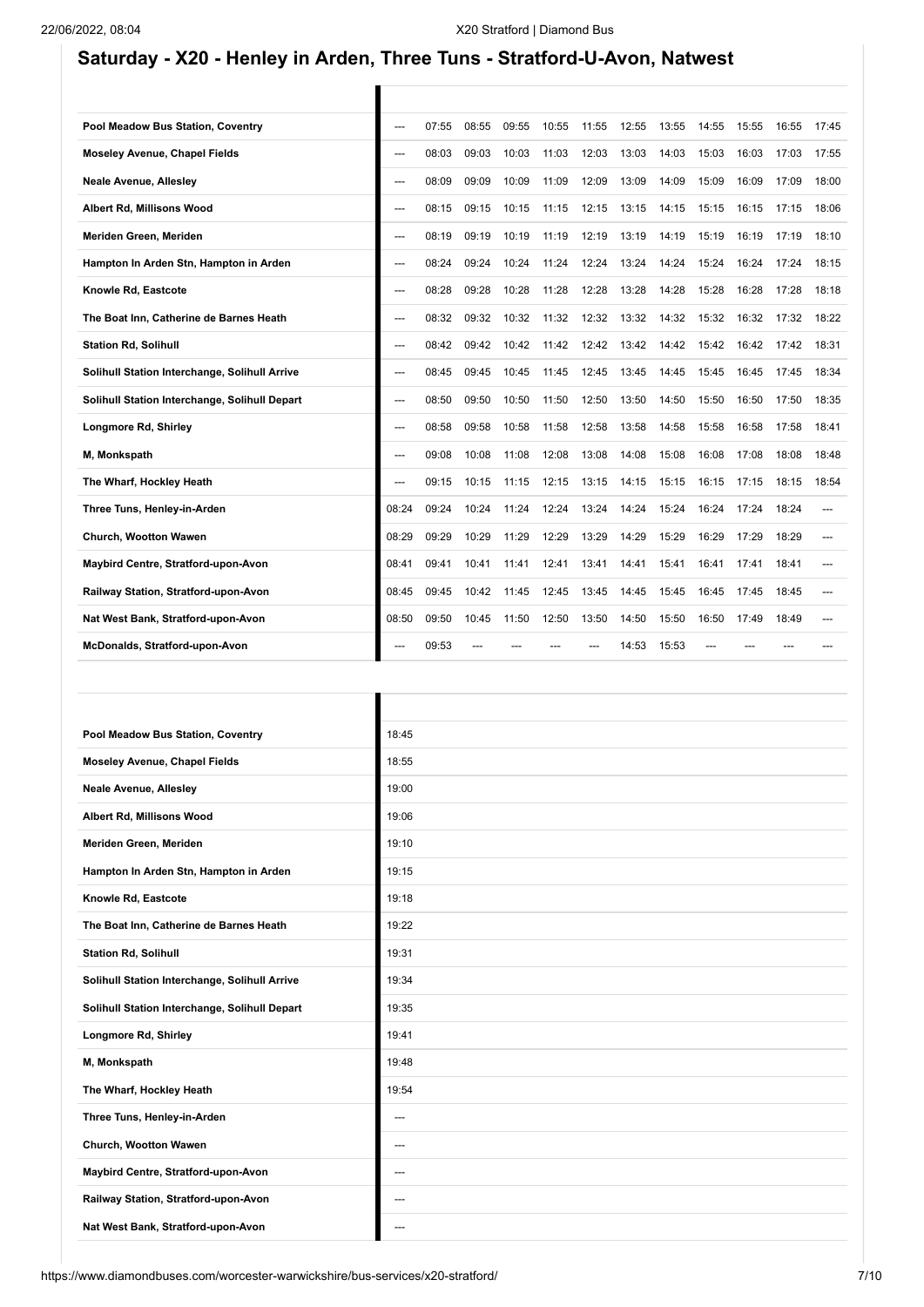| McDonalds, Stratford-upon-Avon | $---$ |
|--------------------------------|-------|
|                                |       |
|                                |       |
|                                |       |
| Generated on 15/06/2022 11:39  |       |

# **Tickets & Fares**

[Mobile Tickets](#page-7-0)

On Board Fares

<span id="page-7-0"></span>

| <b>Adult West Midlands Day</b>                                                                                                                                                                        |                            |
|-------------------------------------------------------------------------------------------------------------------------------------------------------------------------------------------------------|----------------------------|
| Available for travel at all times of the day. Valid on all services in the Diamond West Midlands Zone only. Not<br>valid in Redditch / Kidderminster / Worcestershire / Staffordshire / Warwickshire. |                            |
|                                                                                                                                                                                                       | £3.85<br><b>Buy Ticket</b> |
| <b>Child West Midlands Day</b>                                                                                                                                                                        |                            |
| Valid on all services in the Diamond West Midlands Zone only. Not valid in Redditch / Kidderminster /<br>Worcestershire / Staffordshire / Warwickshire.                                               |                            |
|                                                                                                                                                                                                       | £1.90<br><b>Buy Ticket</b> |
| <b>Family West Midlands Day</b>                                                                                                                                                                       |                            |
|                                                                                                                                                                                                       |                            |
| Valid on all services in the Diamond West Midlands Zone only. Not valid in Redditch / Kidderminster /<br>Worcestershire / Staffordshire / Warwickshire.                                               |                            |
|                                                                                                                                                                                                       | £6.75<br><b>Buy Ticket</b> |
|                                                                                                                                                                                                       |                            |
| <b>Adult West Midlands Week</b><br>Valid on all services in the Diamond West Midlands Zone only. Not valid in Redditch / Kidderminster /                                                              |                            |

# **Route Guide**

**[Outbound](#page-8-0)**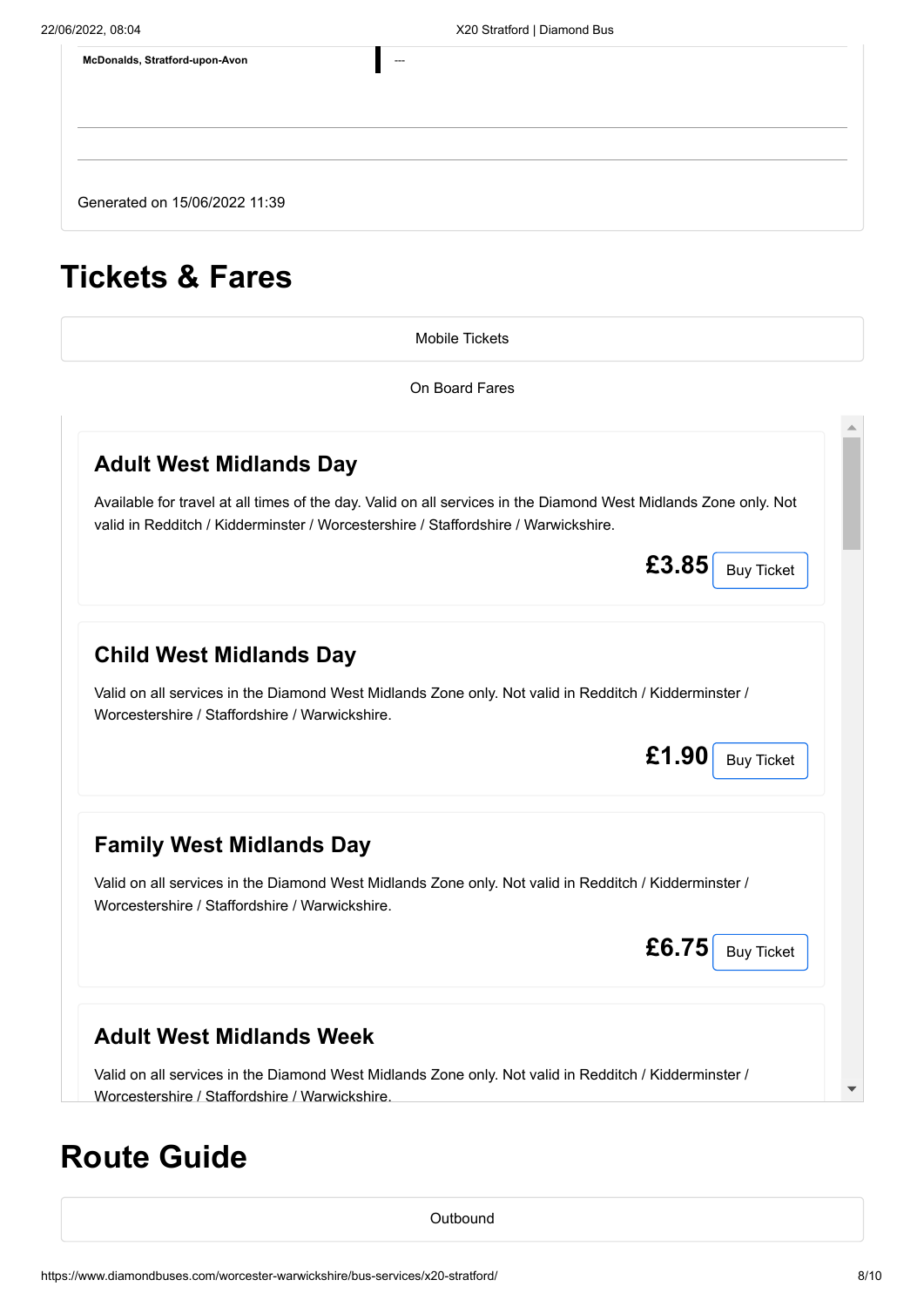#### Inbound

<span id="page-8-0"></span>

| Pool Meadow Bus Station, Coventry |
|-----------------------------------|
| Cross Cheaping, Coventry          |
| <b>Belgrade Theatre, Coventry</b> |
| Ringway, Spon End                 |
| Meriden St, Spon End              |
| Alvis Retail Park, Spon End       |
| Moseley Avenue, Chapel Fields     |
| Redesdale Avenue, Chapel Fields   |
| Southbank Rd, Coundon             |
| Grayswood Avenue, Coundon         |
| Dubjecton Avenue Alloelou Dork    |

#### **Links**

[Diamond Bus \(https://www.diamondbuses.com/\)](https://www.diamondbuses.com/)

[Terms and Conditions of Carriage \(https://www.diamondbuses.com/about-us/terms-and-conditions-of-carriage/\)](https://www.diamondbuses.com/about-us/terms-and-conditions-of-carriage/) [Customer Care Policy \(https://www.diamondbuses.com/about-us/customer-care-policy/\)](https://www.diamondbuses.com/about-us/customer-care-policy/) [Gender Pay Gap Reporting \(https://www.diamondbuses.com/about-us/gender-pay-gap-reporting/\)](https://www.diamondbuses.com/about-us/gender-pay-gap-reporting/) [Privacy Policy & Data Protection \(https://www.diamondbuses.com/about-us/privacy-policy-data-protection/\)](https://www.diamondbuses.com/about-us/privacy-policy-data-protection/) [Advertise on our buses \(https://www.diamondbuses.com/about-us/advertise-on-our-buses/\)](https://www.diamondbuses.com/about-us/advertise-on-our-buses/) [WM Customer Charter \(https://www.diamondbuses.com/about-us/wm-customer-charter/\)](https://www.diamondbuses.com/about-us/wm-customer-charter/) [Cookie Policy \(/media/3578/cookies-policy.pdf\)](https://www.diamondbuses.com/media/3578/cookies-policy.pdf) [Apply for a Business Account \(https://portal.diamondbuses.com/account/registercompany\)](https://portal.diamondbuses.com/account/registercompany)

#### **Learn more**

[Bus Tracker Guide \(https://www.diamondbuses.com/about-us/bus-tracker-guide/\)](https://www.diamondbuses.com/about-us/bus-tracker-guide/) [Journey Planner Guide \(https://www.diamondbuses.com/about-us/journey-planner-guide/\)](https://www.diamondbuses.com/about-us/journey-planner-guide/) [M-Ticket Guide \(https://www.diamondbuses.com/about-us/m-ticket-guide/\)](https://www.diamondbuses.com/about-us/m-ticket-guide/) [Ticket Gifting Guide \(https://www.diamondbuses.com/about-us/ticket-gifting-guide/\)](https://www.diamondbuses.com/about-us/ticket-gifting-guide/) [Direct Debit Guide \(https://www.diamondbuses.com/about-us/direct-debit-guide/\)](https://www.diamondbuses.com/about-us/direct-debit-guide/) [Network Maps \(https://www.diamondbuses.com/about-us/network-maps/\)](https://www.diamondbuses.com/about-us/network-maps/)